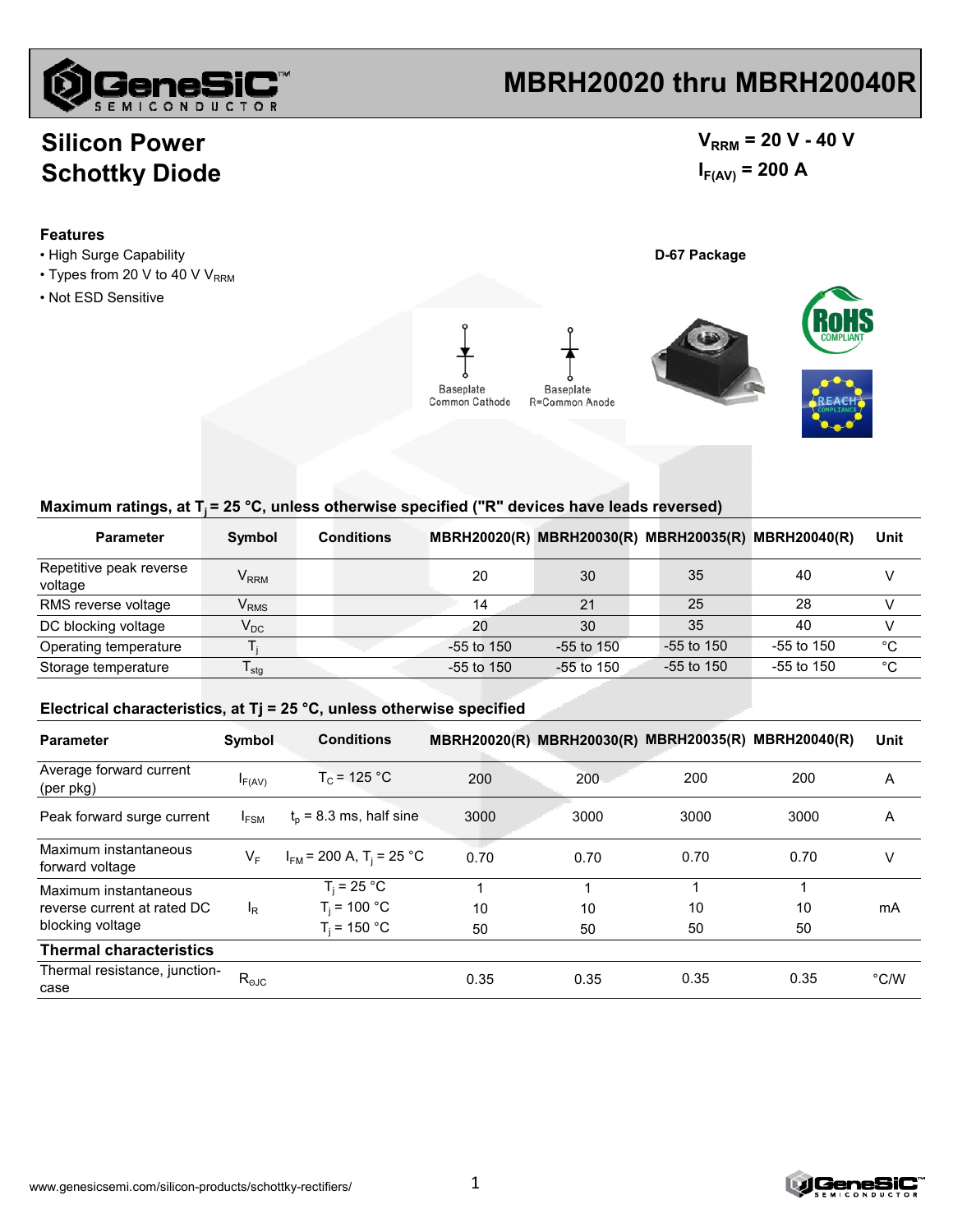

# MBRH20020 thru MBRH20040R





Instantaneous Forward Voltage - Volts



Number Of Cycles At 60Hz - Cycles